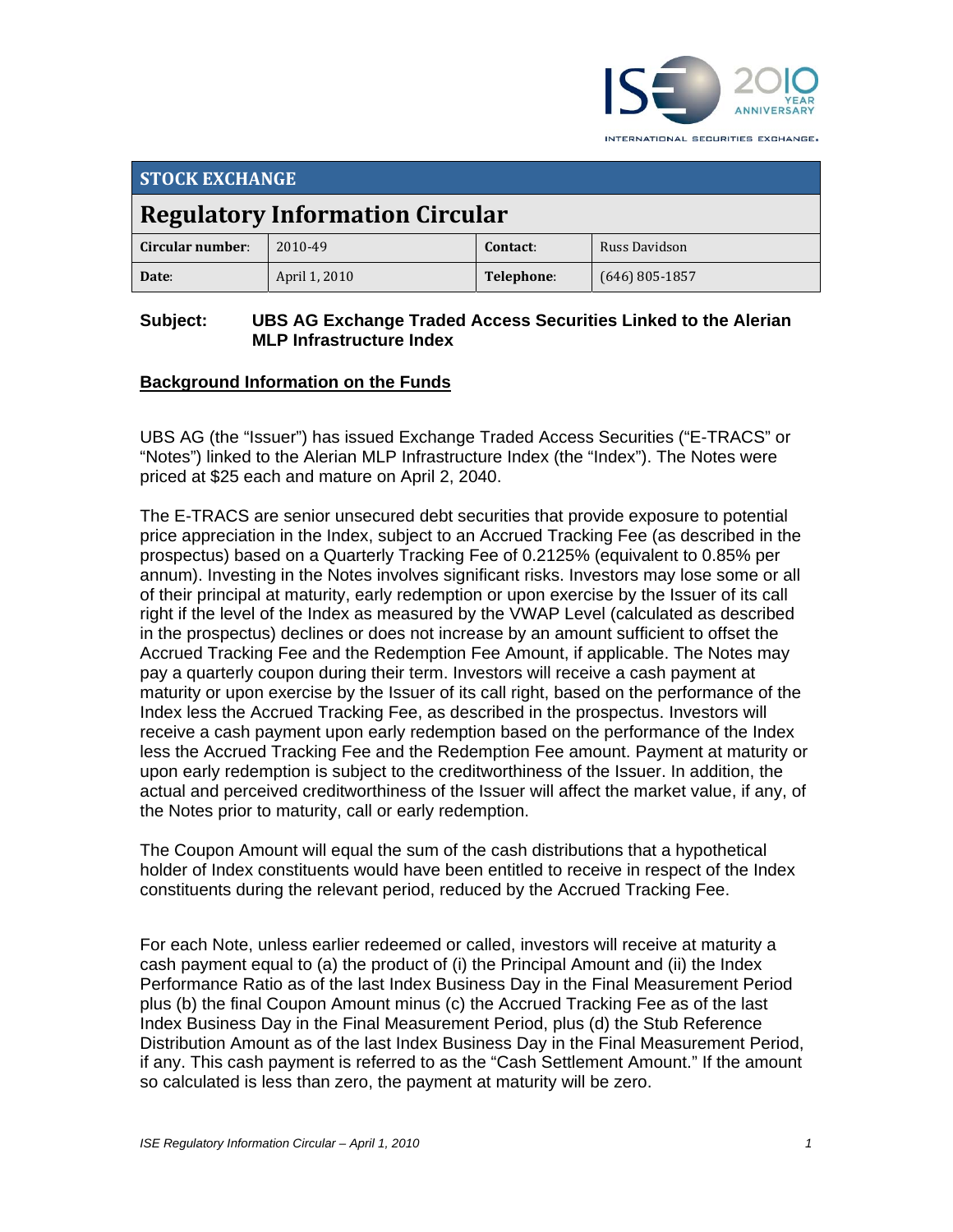

Index Performance Ratio: Final VWAP Level / Initial VWAP Level The Initial VWAP Level will be 487.420. The Final VWAP Level will be determined by the VWAP Calculation Agent, as the arithmetic mean of the VWAP Levels measured on each Index Business Day during the Final Measurement Period or the Call Measurement Period, or on any Redemption Measurement Date, as applicable.

Please see the prospectus for the Notes for more details regarding the calculations and details regarding the Index.

### **Principal Risks**

It is expected that the market value of the Notes will depend substantially on the value of the Index and may be affected by a number of other interrelated factors including, among other things: the general level of interest rates, the volatility of the Index, the time remaining to maturity, the dividend yield of the stocks comprising the Index, and the credit ratings of the Issuer.

## **Exchange Rules Applicable to Trading in the Shares**

The Shares are considered equity securities, thus rendering trading in the Shares subject to the Exchange's existing rules governing the trading of equity securities.

# **Trading Hours**

Trading in the Shares on ISE is on a UTP basis and is subject to ISE equity trading rules. The Shares will trade from 8:00 a.m. until 8:00 p.m. Eastern Time. Equity Electronic Access Members ("Equity EAMs") trading the Shares during the Extended Market Sessions are exposed to the risk of the lack of the calculation or dissemination of underlying index value or intraday indicative value ("IIV"). For certain derivative securities products, an updated underlying index value or IIV may not be calculated or publicly disseminated in the Extended Market hours. Since the underlying index value and IIV are not calculated or widely disseminated during Extended Market hours, an investor who is unable to calculate implied values for certain derivative securities products during Extended Market hours may be at a disadvantage to market professionals.

### **Trading Halts**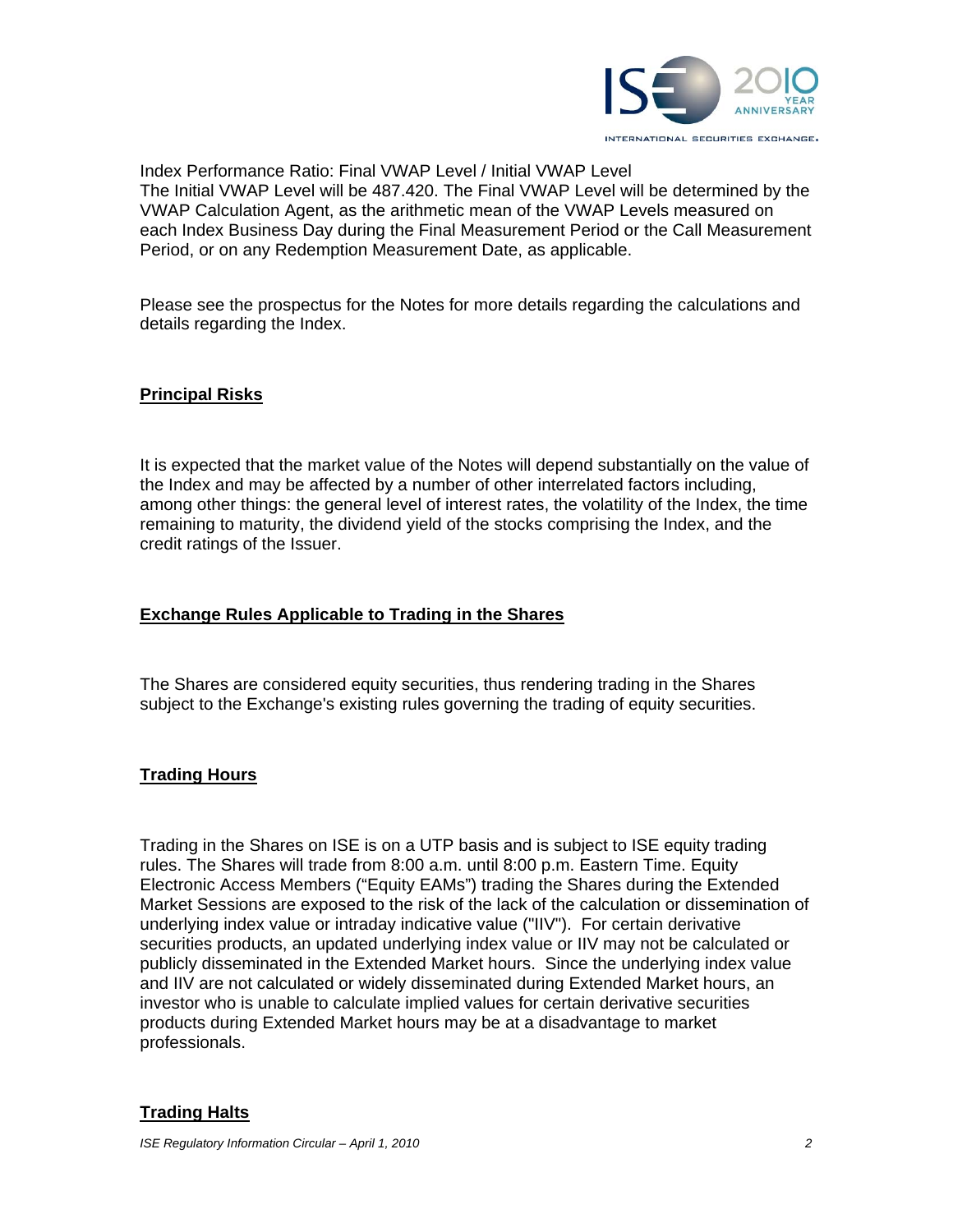

ISE will halt trading in the Shares in accordance with ISE Rule 2101(a)(2)(iii). The grounds for a halt under this Rule include a halt by the primary market because it stops trading the Shares and/or a halt because dissemination of the IIV or applicable currency spot price has ceased, or a halt for other regulatory reasons. In addition, ISE will stop trading the Shares if the primary market de-lists the Shares.

### **Suitability**

Trading in the Shares on ISE will be subject to the provisions of ISE Rule 2123(l). Members recommending transactions in the Shares to customers should make a determination that the recommendation is suitable for the customer. In addition, members must possess sufficient information to satisfy the "know your customer" obligation that is embedded in ISE Rule 2123(l).

Equity EAMs also should review FINRA Notice to Members 03-71 for guidance on trading these products. The Notice reminds members of their obligations to: (1) conduct adequate due diligence to understand the features of the product; (2) perform a reasonable-basis suitability analysis; (3) perform customer-specific suitability analysis in connection with any recommended transactions; (4) provide a balanced disclosure of both the risks and rewards associated with the particular product, especially when selling to retail investors; (5) implement appropriate internal controls; and (6) train registered persons regarding the features, risk and suitability of these products.

### **Delivery of a Prospectus**

Pursuant to federal securities laws, investors purchasing Shares must receive a prospectus prior to or concurrently with the confirmation of a transaction. Investors purchasing Shares directly from the Fund (by delivery of the Deposit Amount) must also receive a prospectus.

Prospectuses may be obtained through the Distributor or on the Fund's website. The Prospectus does not contain all of the information set forth in the registration statement (including the exhibits to the registration statement), parts of which have been omitted in accordance with the rules and regulations of the SEC. For further information about the Fund, please refer to the Trust's registration statement.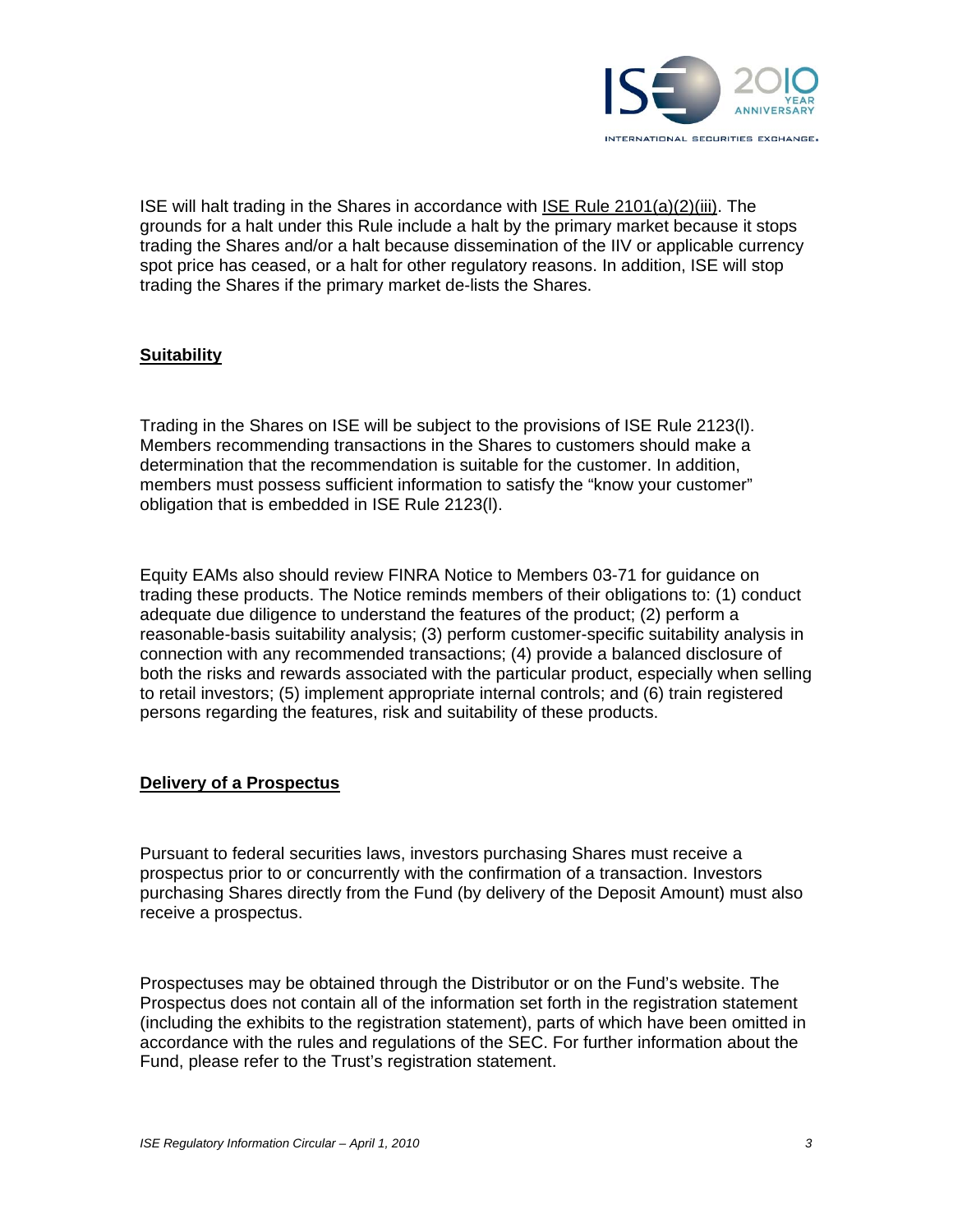

**This Regulatory Information Circular is not a statutory Prospectus. Equity EAMs should consult the Trust's Registration Statement, SAI, Prospectus and the Fund's website for relevant information.**